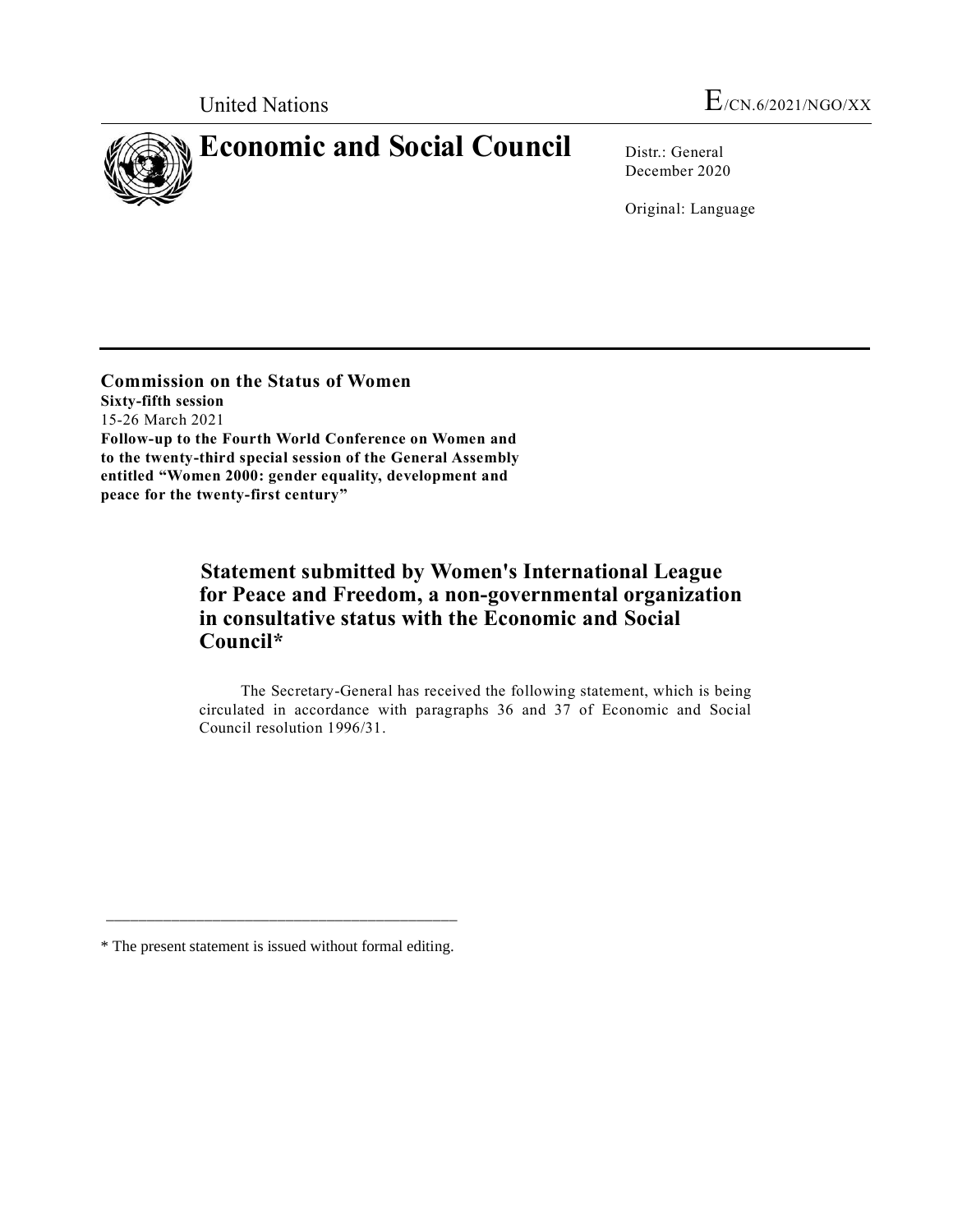## **Statement**

At the core of feminism is a powerful demand: the ability for us - women- to make our own decisions. Patriarchal norms and inequalities have long inhibited women and girls from this and from participating in the public and political spheres.

Feminists seek to dismantle gendered structures of power that were designed to prevent our collective liberation. Patriarchy intersects with systems including capitalism, white supremacy, and colonialism to enshrine the privileges of an elite few over the human rights of all.

Full, equal, and effective participation of women and all people in public life is a necessary part of transforming these systems of power. Women activists in the Women's International League for Peace and Freedom have called for this since 1915. Twenty years ago, Security Council Resolution 1325 recognised this. But despite follow-up Women, Peace and Security resolutions and many normative frameworks to advance gender equality, decisionmakers still actively exclude women from participating in decisions that affect their lives.

The numbers are striking: Between 1992 and 2018, women only made up 3% of mediators, 4% of signatories and 13% of negotiators in major peace processes. When they do participate, women have often been relegated to informal consultations and parallel tracks, where their contributions are often sidelined. There is a great deal of talk about the importance of meaningful participation, but this does not often translate to concrete pressure and commitments from powerful states.

These dire statistics certainly indicate a lack of progress. But they also are reflective of a climate that is antagonistic to human rights, and that contains structural barriers to the participation of women and other marginalised groups. These barriers have been compounded by the global COVID-19 pandemic.

Patriarchal inequalities have translated into unequal economic, educational, and political opportunities, effectively blocking women from accessing the same spaces as men. Despite being leaders in their communities, women-led civil society organizations often lack the long-term, flexible financial resources to sustain their critical work.

Women peace leaders are often prevented from accessing formal leadership due to the discrimination of existing social structures. But the striking lack of existing inclusion also means that, despite diversity in ethnicity, race, class, age, and sexual orientation, there is often an assumption that any woman can speak for all women. Tokenistic inclusion is frequently substituted for sustained and meaningful involvement. Austerity measures and capitalism impact the economic and social rights of women, which in turn limits participation.

At the community level, women peace activists work on creating new spaces for participation. In Afghanistan, women are organizing to fight for the inclusion of women, girls and people with disabilities in decision-making processes at the local level and in the talks between the government and the Taliban. In Colombia, women's organizations successfully pushed for greater representation of women in the formal peace process to end the country's conflict and continue every day since the signing to foster peace at the community level. The Women's International League for Peace and Freedom, with partners, have called for participation of women as part of the negotiation teams, and are involved independently in the several ongoing peace processes including talks on Ukraine, Syria, Yemen, and Korean peninsula.

Where women have subverted power structures to advocate for change, they have increasingly been met with pushback, ostracism, and even violence. Creeping militarism is contributing to shrinking civic space,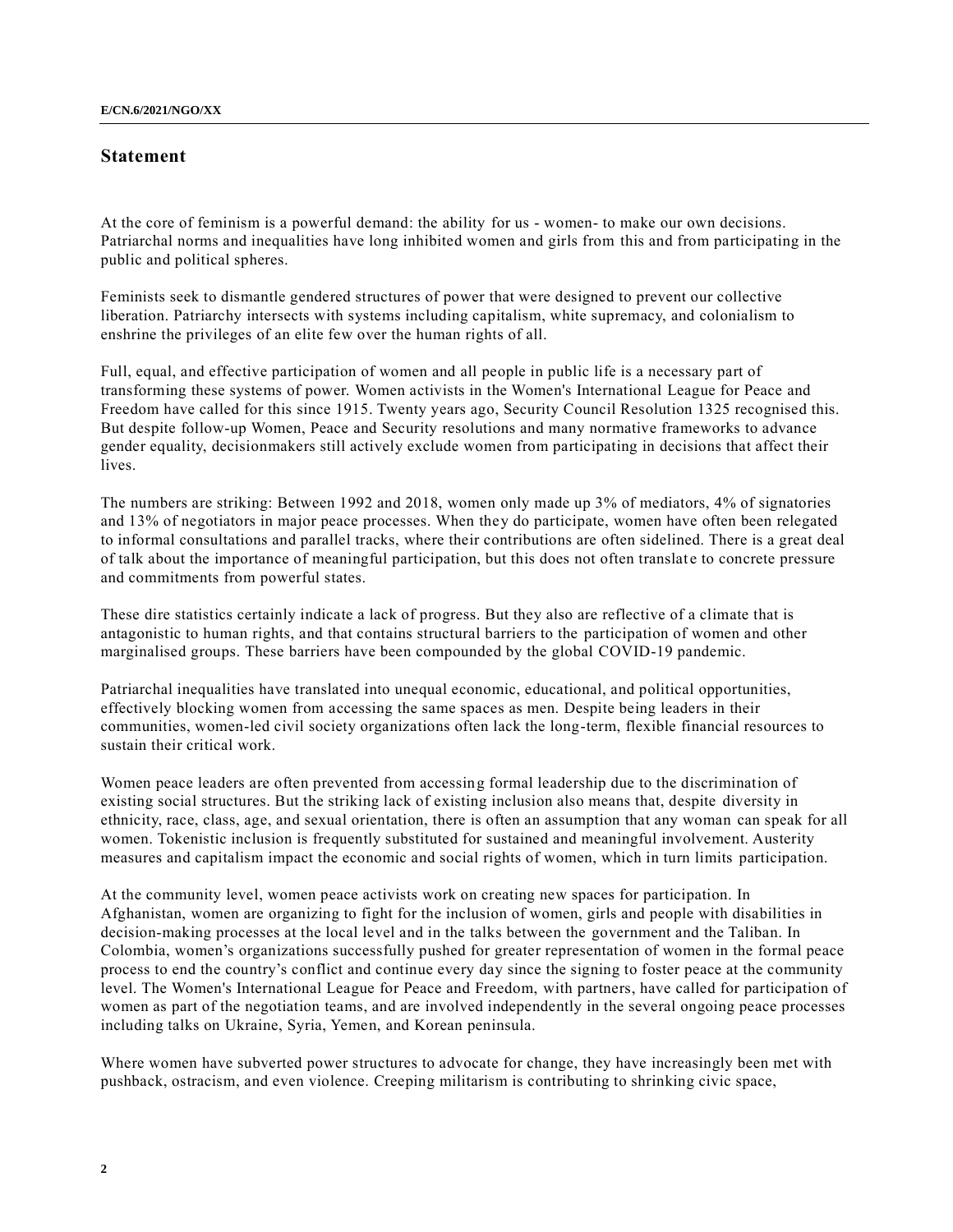particularly for women, people of diverse sexual orientations, gender identities, and sex characteristics, and Indigenous activists. Women human rights defenders, including those who have engaged with the UN system, face reprisals, violence, intimidation, and harassment.

Militarisation, including military spending and the arms trade, directly inhibits the realisation of the Women, Peace and Security agenda. The current international order, maintained through militarism instead of systems to promote the wellbeing of people and planet, fuels armed conflict and violence rather than preventing them. In 2019, global military spending exceeded \$1.9 trillion United States dollars, while spending on gender equality has only marginally increased in recent years. Recent studies have estimated that ending world hunger by 2030 would cost \$330 billion dollars in total. Militarism and corporate greed squander valuable resources. Instead, financing and resources should be made available for the realisation of human rights and, indeed, the attainment of the Sustainable Development Goals. The proliferation and possession of weapons also directly contribute to human rights violations and abuses. Within a context of structural discrimination and inequality, arms proliferation increases a climate of fear due to increased risks of torture and sexual and gender-based violence. It therefore restricts women's freedom of movement and political participation, as well as other human rights.

Over the past 20 years, the calls of peace activists and feminist activists for women's leadership in peace have too often been coopted into policies that strengthen the war system. Instead of funding and supporting the work of women peacebuilders, states have focused on adding women to militaries, police, and peacekeeping forces.

Calls for participation are not just about "adding women", particularly to security sector roles that uphold patriarchy and militarism -- they are demands for a fundamental shift in power. The truth is clear. The lack of political will behind implementing commitments on participation exists because the current exclusionary system is working for the people in power.

Meaningful participation of women in peace work requires prioritising action around local women's analysis of root causes of violence. It means engaging with women from their own experiences and removing obstacles to participation so that women can speak for themselves, rather than be spoken for. It requires that the UN and member states support, instead of replicate, existing peacemaking structures, and support bottom-up women's leadership for peace.

We demand a new system that promotes and fulfills the human rights of every single person. A system with enough resources for education, housing, and healthcare -- not fighter jets and tanks. A system that can realise sustainable development, including immediate and future action to address and reverse environmental degradation and the effects of climate change. A system where peace processes are led by those with a vested interest in peace, not war.

To create this system, the Women's International League for Peace and Freedom demands democratised leadership and equal decision making.

## Recommendations:

Make the direct, full, equal and meaningful participation of diverse women a non-negotiable requirement in all decision-making spaces including peace processes, and refrain from supporting, hosting, or funding new peace processes that exclude women.

Protect civil society space and take concrete steps to ensure that women do not face retaliation for their participation. Adopt comprehensive strategies to protect human rights defenders, with specific measures for women human rights and environmental defenders, that account for the heightene d risks they face in the COVID-19 context.